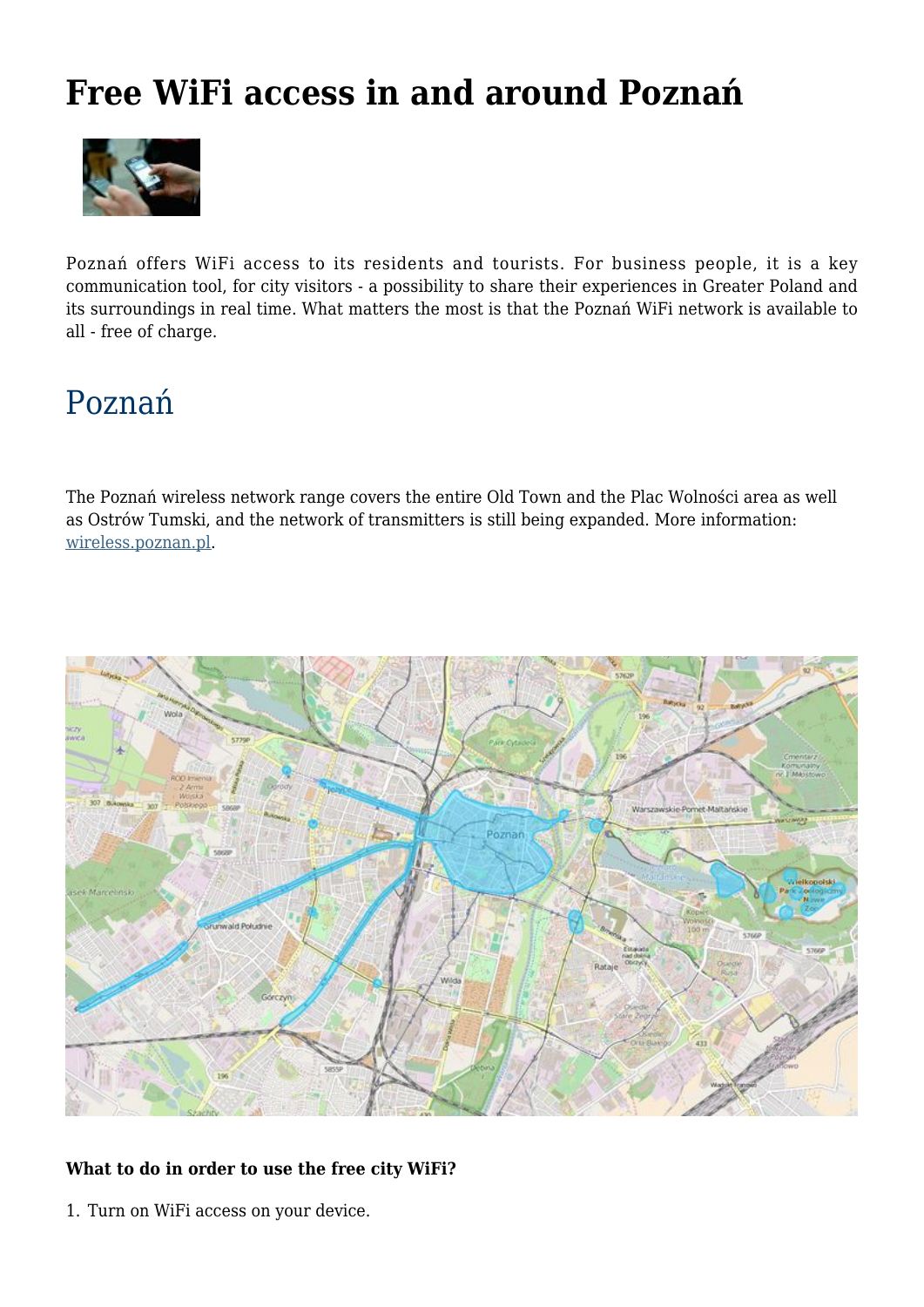- 2. Find **wireless.poznan.pl** on network list and connect to it.
- 3. Open your browser and connect with any website it will redirect you to login page.
- 4. Accept terms and start browsing
- 5. Section time is 1 hour after this time you need to log in again.

## Poznań Free WiFi access in Poznań area



Free WiFi access points can also be found in many municipalities near Poznań. All it takes is to turn on WiFi access on your device, find the right network and log in.

#### **Kleszczewo**

In Kleszczewo, WiFi is available in the following locations:

● Kleszczew Municipal Office (Urząd Gminy) - 4, Poznańska Street

#### **Mosina**

In Mosina, WiFi is available in the following locations:

- Mosina Town Hall (Plac 20 Października 1)
- Plac 20 Października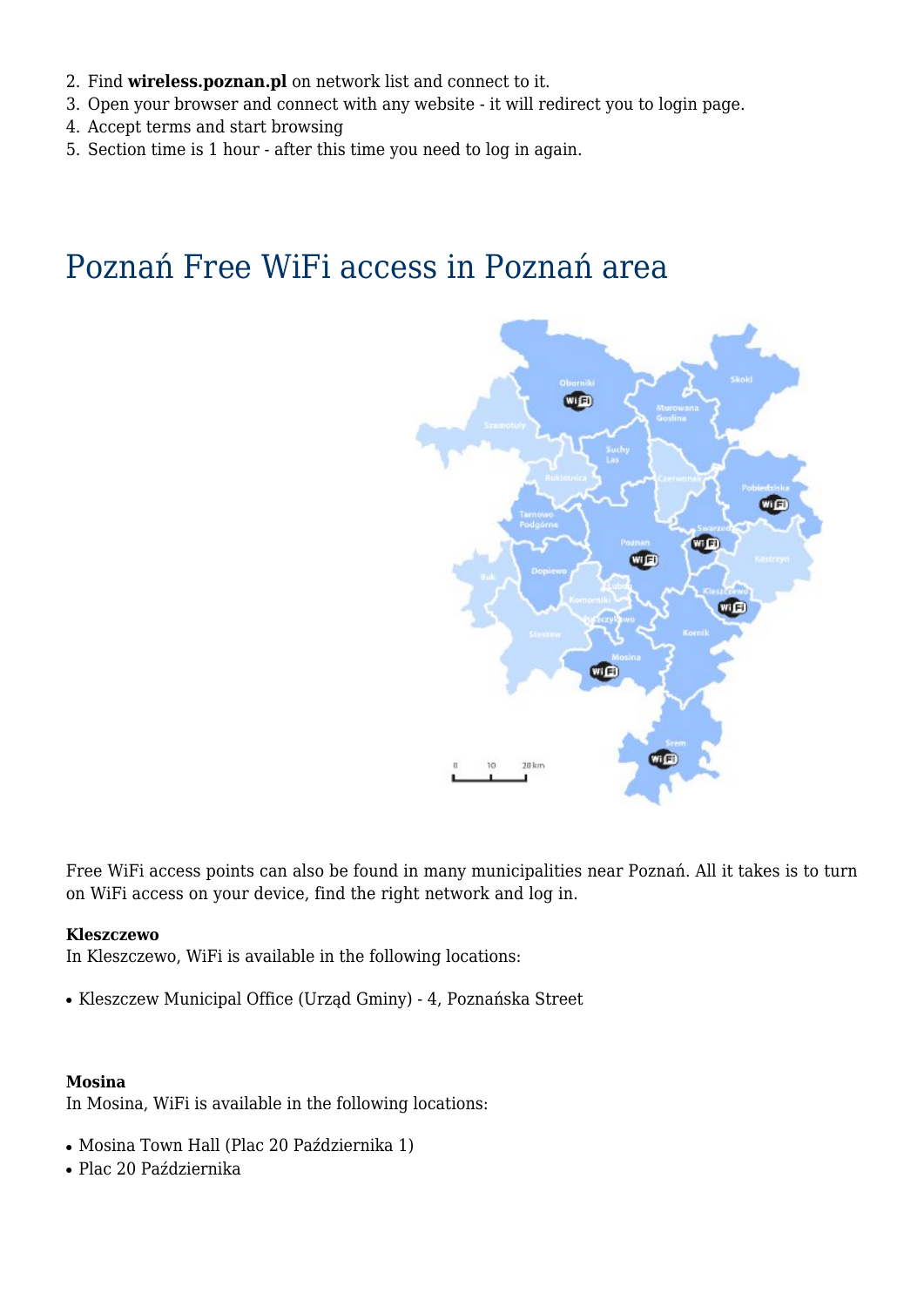## **Technical information:**

- Name of Network: TESAT\_Mosina.pl
- Additional conditions: torrents block
- Time of session: 2 hours

#### **Oborniki**

In Oborniki WiFi is available in the following locations:

- Town Hall (76, Marsz. Józefa Piłsudskiego Street),
- Obornicki Ośrodek Kultury (Obornicki Cultural Center) amphitheater and court,
- Szkoła Podstawowa nr 2 (Primary School no. 2) court
- Szkoła Podstawowa nr 3 (Primary School no. 3) court.

### **Technical information:**

- Name of network: Hotspot
- Additional conditions: accepting the terms and conditions needed
- Time of session: 1 hour
- Assistance: under +48 695 214 749, or e-mail: hotspot@piosik.pl (Mon-Fri between 8am and 8 pm)

#### **Pobiedziska**

In Pobiedziska, WiFi is available in the following locations:

• PKP Train Station

• Urząd Miasta i Gminy (Town and Municipal Office Hall) - 4, Kościuszki Street

### **Technical information:**

• Name of network: Pobiedziska-FREE

#### **Swarzędz**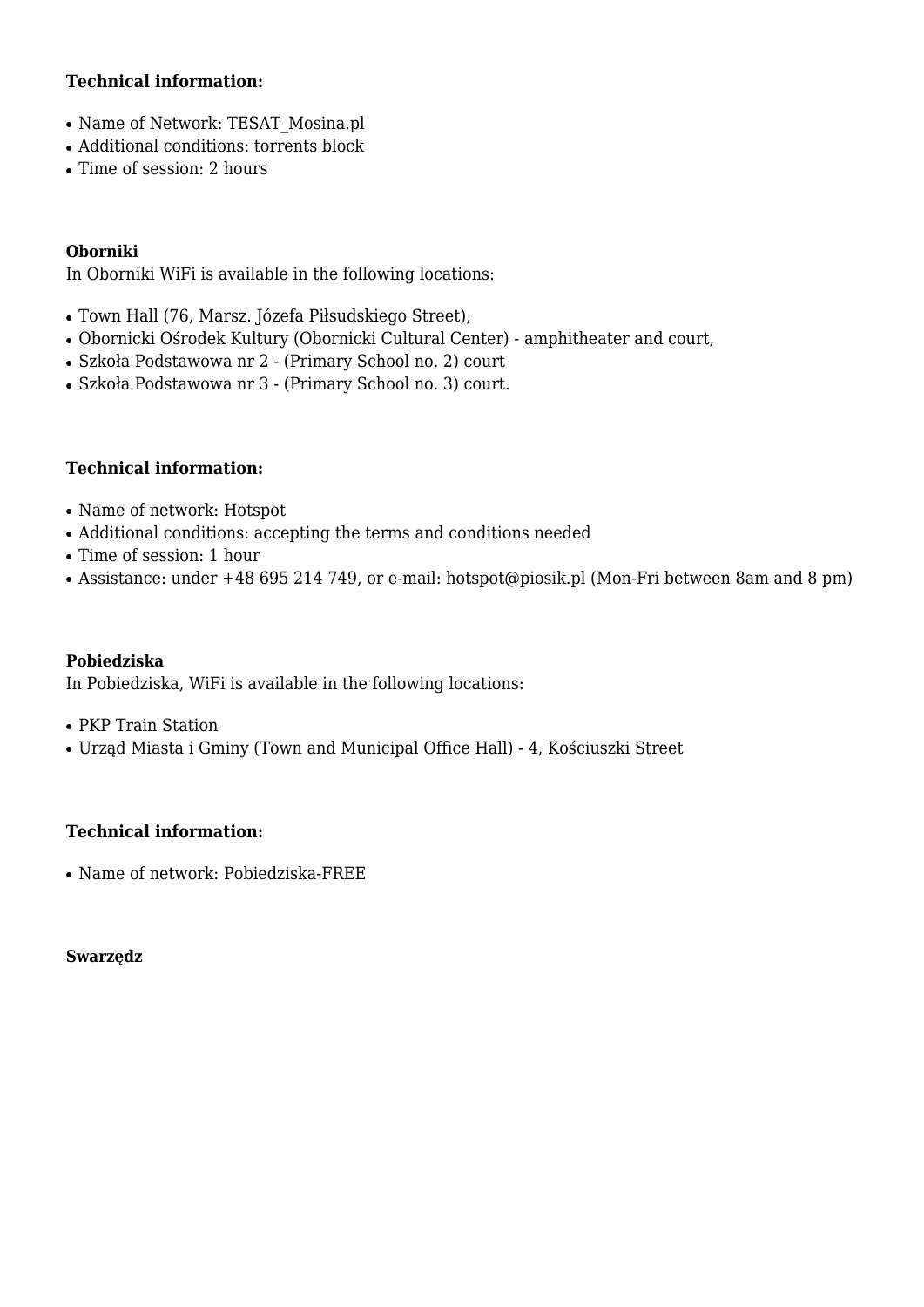In Swarzędz, WiFi is available in the following locations:



- Town Hall (Ratusz)
- Straż Pożarna (Fire Department)
- Szkoła Podstawowa nr 1 (Primary School no. 1)
- Cech Stolarzy (Carpenters' Guild)
- Policja (Police Station)
- Biblioteka Publiczna (Public Library)
- Przedszkole nr 1 (Kindergarten no. 1)
- Szkoła Podstawowa nr 4 (Primary School no. 4)
- SCSiR (Swarzędz Sports and Recreation Center)
- Hala K.S. "Unia" ("Unia" Sports Club Hall)
- ZGK (Public Utilities Unit)
- Ośrodek Kultury (Culture Center)
- Gimnazjum nr 2 (Junior High no. 2)
- Wydział Komunikacji (Transportation Unit)
- Dworzec PKP (Train Station)

### **Technical information:**

- Name of network: SWARMAN
- Additional conditions: accepting of certificate needed (more information here)
- Additional information

### **Ś[rem](http://swarzedz.pl/index.php?id=175)**

In Śrem, WiFi is available in the following locations:

- Primary School no. 1, Kochanowskiego Street
- Primary School no. 4, Roweckiego Street
- Primary School no. 6, Konstytucji 3 Maja Street
- Junior High no. 1, Chłapowskiego Street
- Junior High no. 2, Szkolna Street